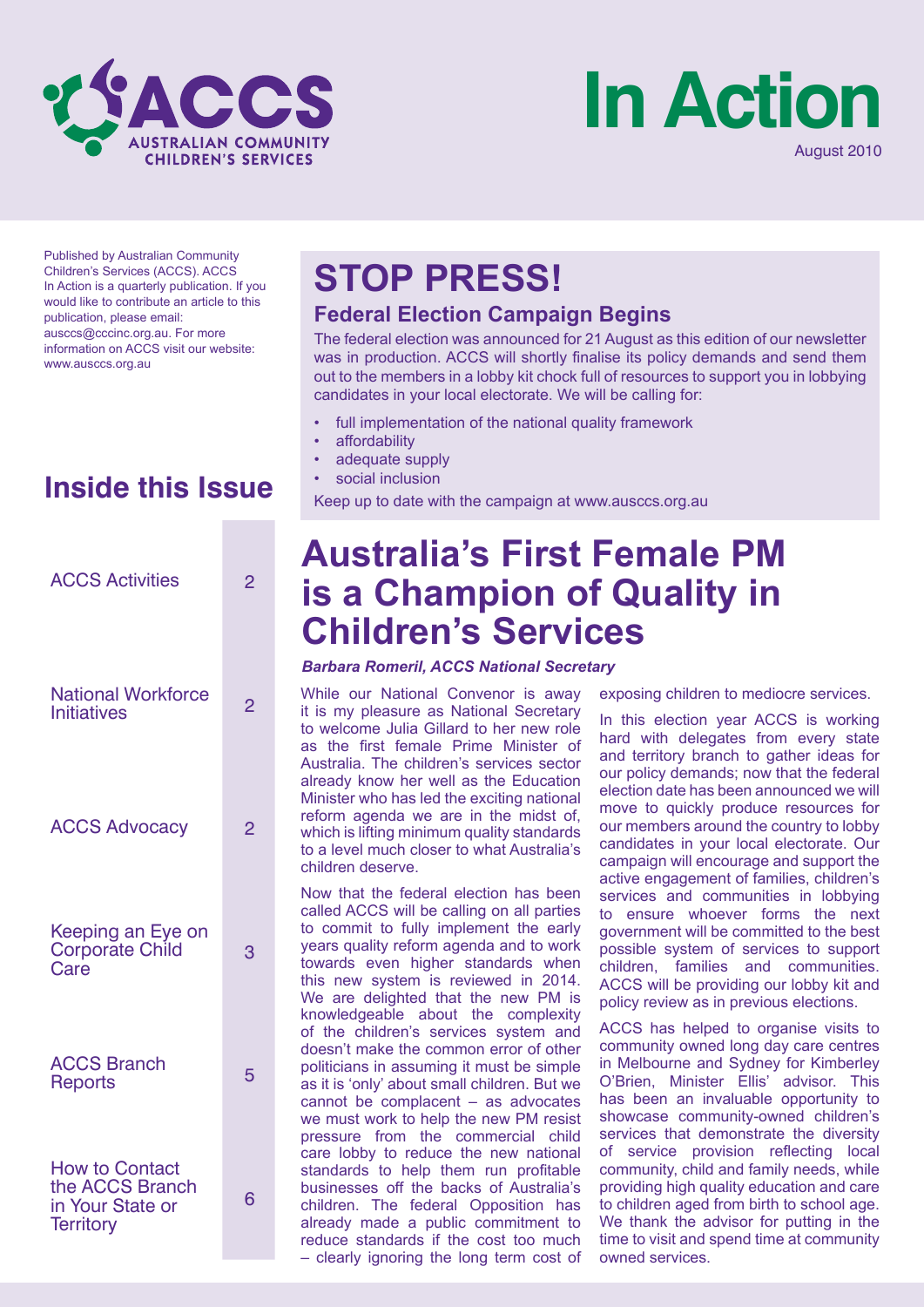# **ACCS Activities**

#### *Barbara Romeril, ACCS National Secretary*

Prue Warrilow, National Convenor continues to represent ACCS on the National Quality Framework Stakeholder group. I attended a meeting in her absence and was assured that there will be broad consultation with the sector during August on the broad policy for the new national regulations, followed by further consultation on the details.

During the last quarter ACCS has also been active with internal discussions and crucial meetings with key external stakeholders. The ACCS Executive has held meetings with each branch, talking with delegates about what is occurring in community children's services in their state or territory, how the branch is functioning and what the national executive can do to assist. This has raised some excellent suggestions and the National Convenor will be travelling to several states and territories over the coming months to meet with members and continue the dialogue.

One clear message from these consultations is that all branches value the lobby kits that ACCS produces during election campaign to support and resource our members to influence the priorities of candidates from all parties. So once again this will be a key activity in the 2010 federal election campaign.

ACCS has also met with the Acting Director of Federal Office for Early Childhood Education and Child Care in DEEWR as a follow up to his participation in the ACCS national conference in Wollongong in May; we discussed in detail the Federal Budget announcements of investment in the governance of rural and remote children's services and the assistance that ACCS can provide.

We also met with the Chair and the CEO of GoodStart, the non-profit consortium that has bought the remaining ABC Learning centres. This is the beginning of a long term relationship through which we hope to support the development of effective mechanisms for a national provider to genuinely engage families and local communities in decision-making in their services.

The ACCS Executive will attend the National Children's Services Forum in Canberra in August; we may be in an election campaign period by then but DEEWR will be able to discuss progress on the National Quality Reforms during this caretaker period.

# **National Workforce Initiatives**

There are two national information gathering activities currently being undertaken which ACCS would encourage you to share with your members.

### **National ECEC Workforce Census**

ACCS is urging all children's services and their staff to participate in the National Early Childhood Education and Care Workforce Census.

Participation in the National Workforce Census is compulsory for services in receipt of Child Care Benefit and budget based funding. It is not compulsory for other service types.

The National Workforce Census will provide critical data to inform the Early Years Development Workforce Strategy that is being developed by the Australian Government in partnership with states and territories for COAG consideration later this year.

The strategy will provide a long-term blueprint to support recruitment, retention and career pathways of the early childhood workforce and the growth of qualifications of those working with children. The National Workforce Census is being conducted by the Social Research Centre on behalf of the Commonwealth and State Governments.

Over the next few months, services will receive more information about the Census at their service. If you have any questions please contact the National Workforce Census hotline on freecall 1800 639 098 or nwc@srcentre.com.au.

Information is also available at www.deewr.gov.au/ earlychildhood.

### **Workforce Study**

The Commonwealth Government has requested the Productivity Commission to undertake a study of the education and training workforce, including the early childhood development workforce.

The Commission has been asked to provide advice on issues such as:

- The current and future demand for the workforce, and the mix of knowledge and skills required to meet service need;
- The current and future supply of the workforce;
- The structure and mix of the workforce and its efficiency and effectiveness; and
- Workforce planning and development in the short, medium and long-term

The study will commence in detail in October 2010 and report in October 2011. ACCS believes this is an important study for those working in the sector to be involved in.

To register your interest in the study go to www.pc.gov.au/ projects/study/education workforce

# **ACCS Advocacy**

## **ACCS Submission to the Family Assistance Legislation Amendment Bill 2010**

The following letter was submitted to the Committee Secretary of the Senate Education, Employment and Workplace Relations Committee in June.

Australian Community Children's Services (ACCS) welcomes the opportunity to comment on the proposed amendment to A New Tax System (Family Assistance) Act 1999 to set the annual child care rebate limit at \$7,500 for 4 years commencing 1 July 2010.

ACCS supports the Federal Government's decision to cap the Child Care Rebate (CCR) at \$7,500 per child per year; however we believe it is crucial that funds that would have been put into the CCR through annual indexation be rolled into an increased rate of Child Care Benefit (CCB).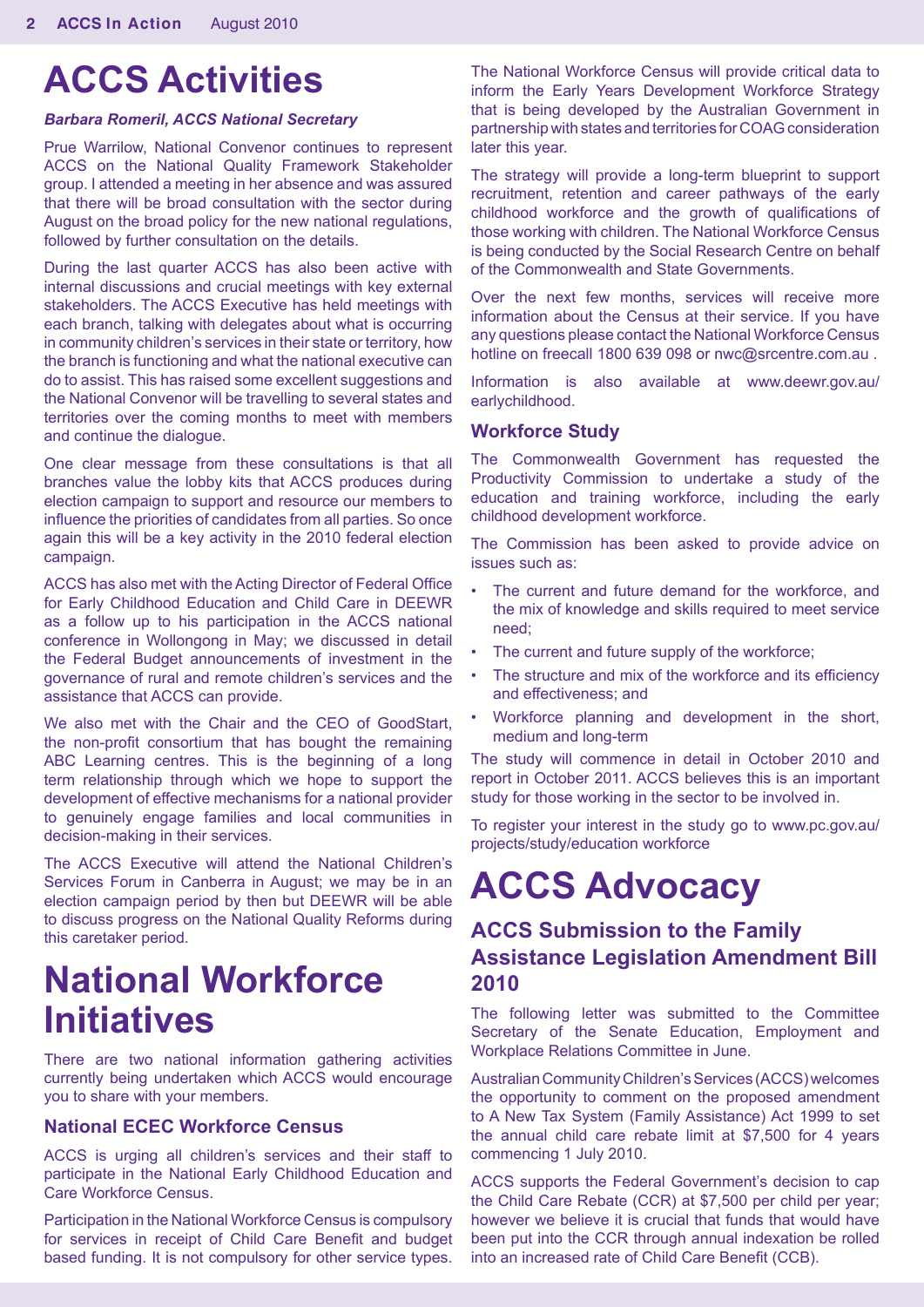ACCS has always argued that the CCR is a flawed mechanism and calls on the Government to abandon the rebate and roll the funds into increasing CCB fee subsidies for low and middle income families. High income families on \$100,000 a year or more receive double the rebate of families on low incomes of under \$30,000. Child Care Benefit is a progressive system of support for families, offering the highest assistance where it is most needed. The rebate undoes all of the good work of CCB.

## **ACCS media release 4 June 2010**

#### **Libs Promise Mediocre Child Care**

The Coalition's promise to help families with the costs of child care (*Australian* 4.6.10) comes with a sting in the tail. If Sharman Stone goes ahead with her threat to make new national quality standards more 'flexible' she will be selling our children down the drain.

The community child care sector has been operating at high standards of quality for many years; it is high time that the commercial child care sector caught up. The Coalition must support the modest improvement in minimum quality standards that the Rudd Government has negotiated with all states and territories. Only then can all families can be confident that their babies and young children are receiving the best possible early care and education.

What is the point of making child care affordable if it is mediocre and does not give every child the very best start in life?

Quality costs; and the Coalition would do better to work out how to finance an increase in fee subsidies rather than promising mediocre standards.

# **Keeping an Eye on Corporate Child Care**

## **New lease on life for ABC Learning**

#### *Bridget Carter The Australian May 25, 2010*

THE owners of about 670 former ABC Learning childcare centres have agreed to transfer leases to the new business operator, GoodStart, after an unexpected delay of about two months.

A spokesperson for ABC Learning receiver McGrathNicol said yesterday Austock and Orchard had signed an agreement to transfer the leases to GoodStart, a non-profit consortium that purchased the childcare business late last year.

GoodStart is believed to have paid about \$100 million to take over the 670-odd centres -- about a tenth of the valuation declared in ABC Learning's most recent annual report two years ago.

Austock Property Management oversees 246 ABC Learning properties -- 193 of which are owned by the listed Australian Education Trust, 42 by the Australian Social Infrastructure Fund and 11 by the Austock Childcare Fund. The others are owned by Orchard Property Group or small investors.

Yesterday, Nick Anagnostou, executive director of the Australian Education Trust, said the delay in the transfer of the leases was linked to the exhaustive consent process.

"It provides . . . that the incoming operator must prove that they have the financial backing as well as corporate and

operational credibility to run the centres," he said. "Significant consideration was paid to these factors before consent could be granted..."

"The assignments will see the continued and uninterrupted operation of 193 childcare centres with no reduction in income or entitlements as a result," AET said.

GoodStart has agreed to provide a \$12.9m bank guarantee as rental income security, and the management would recover most costs and outgoings unpaid by ABC Learning.

Because of the complexity of the ABC receivership, management had tried to keep as many childcare properties operating as possible, AET said.

GoodStart would be AET's largest tenant, with about 63 per cent of its portfolio.

## **Creditors vote to wind up ABC Learning**

#### *Petrina Berry, news.com.au June 2, 2010*

ABC Learning creditors have voted to wind up the failed childcare provider, but administrators admit it might be years before they see any funds.

Creditors voted in favour of a resolution to liquidate the company at a meeting with administrators in Brisbane...

The report showed ABC Learning understated writedowns by more than \$1 billion for the 2008 financial year, when it was already insolvent.

Administrator Peter Walker, of Ferrier Hodgson, told reporters after the meeting it would take years before creditors would see any money...

He said returns to creditors were subject to litigation.

"Creditors will be asked if they want to fund that litigation,'' Mr Walker said...

Some of the creditors said they were concerned by the lack of detail provided on the assets sale.

Leanne Basant, managing director of B4Kids, the company which took over the operation of 21 defence child care centres formerly managed by the ABC Group, said it was unclear who would be paid.

"For most people in that room it would have been nice to have heard details of the sale and where the money is actually going,'' Ms Basant said.

She said about 200 former ABC Group employees who now work for B4Kids were owed more than \$1 million in redundancies, but she said it was unclear whether they would see that money.

Terry Mackenzie, who leased out property to the ABC Group, told AAP he was happy with the outcome.

"I'm happy to see it's winding up and everything will be finalised,'' he said.

# **ACCS website!**

You can find information about your national peak body and the ACCS election lobbying by visiting **www.ausccs.org.au**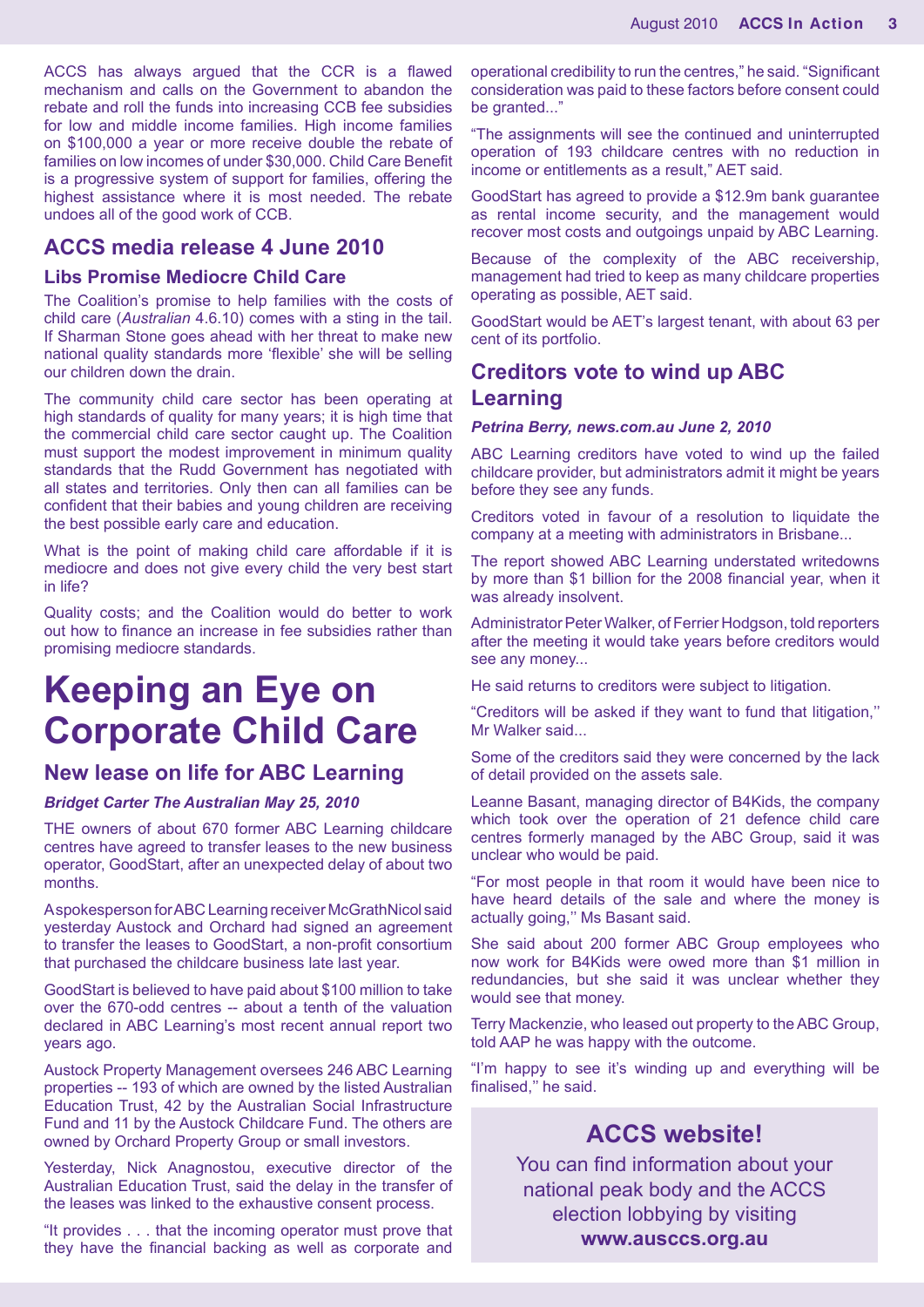# **Rescuing 1000 childcare centres from financial disaster**

#### *Glenda Korporaal The Australian July 15, 2010*

McGrathNichol partners Chris Honey and Jason Ireland still remember the call that was to dominate their lives for the next 18 months.

In October 2008, they were called to a meeting by the shocked bankers of Brisbane-based ABC Learning, who had just learned from its new chairman, David Ryan, that the country's largest childcare group -- with more than 1000 centres around the country and 16,000 staff looking after more than 110,000 children -- might be in serious financial trouble.

"It was a Friday afternoon," says British-born Chris Honey, a veteran of the giant HIH insurance liquidation.

"The banks approached us and said they had thought that everything was fine at ABC until they got a call out of the blue from Ryan."

The bankers wanted the McGrathNicol partners to move quickly to assess the problem.

"We were on the plane the next morning to Brisbane to sit down with the directors and senior management to assess the true financial position," Honey says.

"We only had a short time to work out whether they had got to the bottom of ABC's financial problems or whether it was worse than they thought," Ireland says. "And it was."

The phone call was the beginning of a roller-coaster ride that required Honey, Ireland and other McGrathNicol colleagues and lawyers to juggle the administration of the childcare group and sale of the businesses, while reassuring nervous parents and staff and dealing with the media and the federal Department of Employment and Workplace Relations under the watchful eye of then Deputy Prime Minister Julia Gillard.

In the end, only 55 ABC centres were closed, with every child being offered a place at a nearby ABC Learning Centre and more than 90 per cent of the staff offered jobs at other centres.

GoodStart, a new company backed by Mission Australia, the Benevolent Society, the Brotherhood of St Laurence and Social Ventures Australia, has now taken over almost all of the 676 centres it has agreed to buy, with the help of a \$15 million loan from the federal government, debt financing from National Australia Bank and money from private investors.

ABC's British business, Busy Bees, was sold to Singaporebased Knowledge Universe Education, other Australian centres were sold to other domestic operators.

McGrathNicol is still disposing of the 110-centre business in New Zealand (a profitable operation which is not in receivership).

There will still be a "significant loss" for ABC Learning's bankers, and no money left for other creditors, but the alternative to the complex process, Ireland says, "was a complete wipeout."

It's a long way from October 2008 when the partners began looking at the books at the company's head office.

They soon established that the business needed cash quickly

to keep trading and that it could not survive as a listed public company, and placed it in receivership on November 6.

In another business, the administrators could simply have shut down the loss-making parts of the organisation.

But, with ABC representing 25 per cent of the childcare market in Australia, they had to keep the centres open, reassure parents and staff wondering if the centres would be open in the new school year, while assessing the true financial situation as quickly as possible. They persuaded the banks and the federal government to inject funds to keep the business afloat.

If the business closed "there would be a huge impact on thousands of mums and dads", says Honey, who became a polished media performer as he oversaw the administration while keeping the public informed of its progress.

"If the banks hadn't been supportive and the federal government hadn't been supportive, we would have had to shut down centres straight away, which would have caused chaos."

Honey took over the external, receivership, dealing with the parents, the banks, the media and the government, while Ireland oversaw the business operations with their existing management, first stabilising the situation and then turning it around and preparing the sale, which took place in the second half of last year.

The receivers, their staff and advisers ended up spending months, in late 2008 and the first half of last year, almost camping out at the ABC Learning headquarters at Murarrie, in Brisbane.

They soon concluded the business was sound if some centres could be closed, some of the loss-making centres could be hived off into another corporate entity, and confidence and proper management systems could be restored.

Ireland says they always thought the core business should be profitable, "because of the industry and the service that it provided".

"You rarely get a business (where) the vast majority of Australians want or need the product."

With the end of the year approaching, and parents anxious to know whether their centre would still be there the next year, the task was to quickly identify centres that needed to be moved into a separate business requiring continuing financial support.

The government money came with political constraints. Childcare centres could close only if parents could find a place for their children within a few kilometres of the original centre.

In all, 241 centres were hived off into ABC2, which was kept afloat by government funding. These were sold in a separate process by receiver PPB to a range of smaller buyers, including Mission Australia, in the first half of last year.

Overseeing the operation of the remaining 700-plus centres, Ireland felt too much control was centralised in the ABC head office. He ended what he called the "dependency culture" that required centre directors to ring head office over minor issues.

He decided to refocus what he saw as a highly centralised business in the hands of the individual centre directors.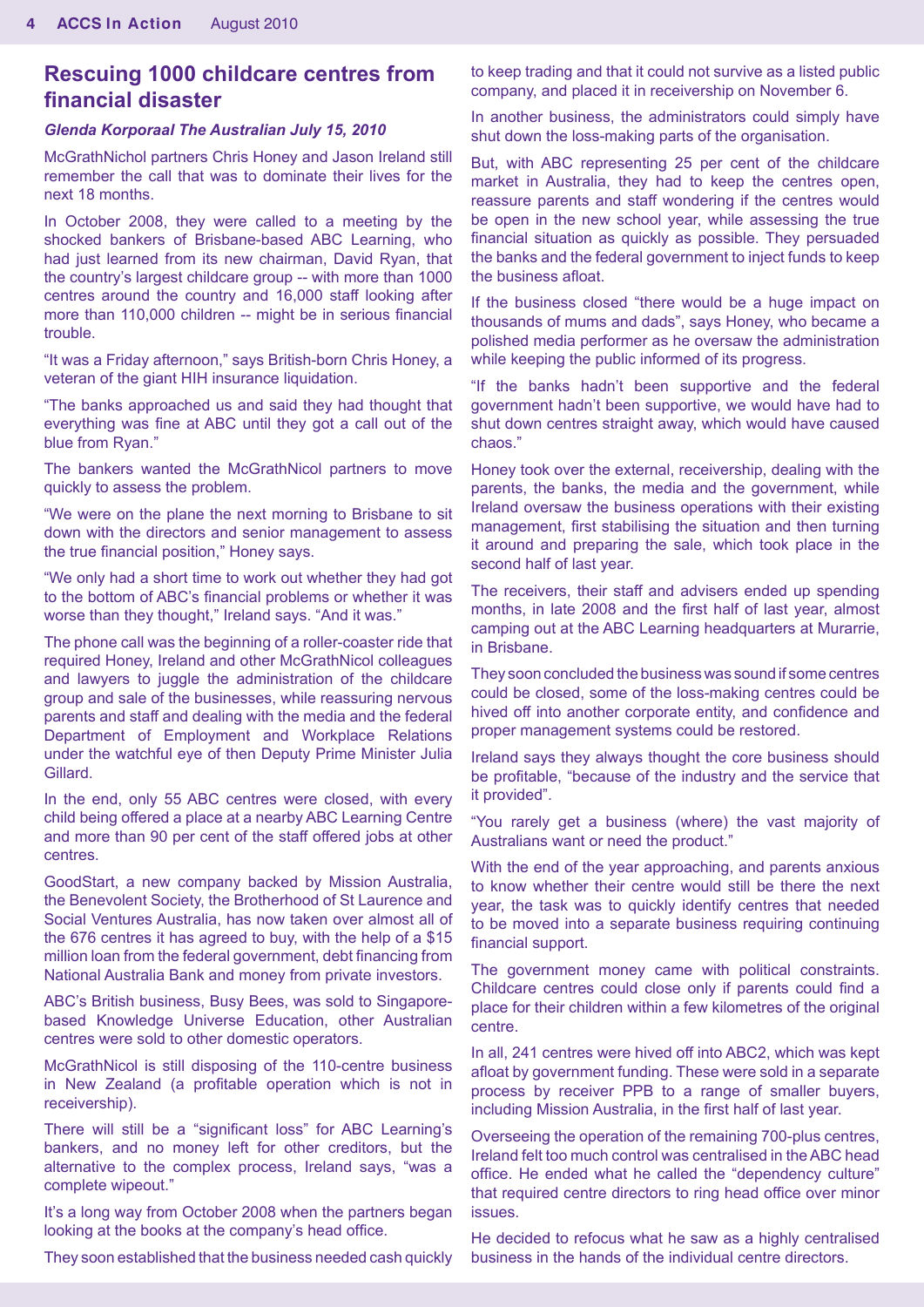"Childcare workers really do love their job," Ireland says. "Once we gave back their job to them -- the ability to run their centres as they saw fit -- the profitability and the turnaround of the business looked after itself.

A hotline was set up to handle queries but the centre directors were made the key source of information for parents.

Centre directors were given weekly updates. A national marketing program of radio and newspaper commercials, using unsolicited letters from parents, was run to boost confidence in the business and convince parents a new-look ABC Child Care was emerging.

By the end of August last year, it was decided the business was ready for sale.

Everyone was an expert on childcare and everyone had a view on how it should be handled. Many commentators felt it should not be sold to the for-profit sector.

In December the receiver chose a company called GoodStart to buy the centres.

Senior ABC Learning executive Matthew Horton was chosen to take over as chief executive after the sale went through in May.

McGrathNicol is still overseeing the transfer of the leases of the final 60 centres to Goodstart. Creditors of the corporate entity, ABC Learning, voted last month to wind up the failed company...

"We felt very comfortable and proud of the process," Ireland says. "We had 1000 centres full, 160,000 children and 16,000 employees -- 25 per cent of the childcare industry -- under our control and there was no revolt on the streets, no breakdown of the process.

"There was no loss of childcare places, hardly any employee lost their job, and we even negotiated a pay rise for the employees under a new workplace agreement while we were there."

# **ACCS Branch Reports**

## **Queensland Branch Report**

#### *Frances Sneddon*

After 16 long months the Queensland Branch is pleased to be able to advise its proposed name change originally presented & ratified at the March 2009 AGM was finally approved on 12 July 2010. We can therefore now officially use our newly registered name and logo 'Australian Community Children's Services-QLD ACCS QLD INC.' formerly NACBCS QLD Branch (NACBCS QLD).

We were also fortunate to be able to welcome our National Convenor Prue Warrilow as guest speaker to our 2010 AGM. Members from the Brisbane region as well as the Gold Coast & Townsville (the latter by teleconference) were able to share Prue's wealth of knowledge and receive up-todate information on current sector changes.

It was great to see a small group of Queensland members in attendance at the ACCS National conference 'Waves of Change', all enjoying their participation and returning to the sunny state with renewed enthusiasm and continued commitment to the community based child care sector.

Members expressed disappointment at the National Quality Framework (NQF) forums, both the limited access due to locations (Brisbane & Townsville) and the lack of new information provided, particularly in relation to implementation, in addition to that previously received as hard copy. In encouraging members to participate where access was possible, the Queensland branch provided a series of issues to be raised/questions to be asked to promote consistency.

Two of our key concerns in relation to the NQF include:

- $\sim$  The success will be determined by the qualification & experience of personnel assessing the new system – we believe it is critical that this be specified as a Nationally consistent minimum of 4 year early childhood qualification AND a specified amount of relevant sector experience.
- The complexity of the 'Ready Reckoner' to calculate staff:child ratios for mixed age groups given many of our small rural, remote, Aboriginal & Torres Strait Islander Children's Services operate solely on mixed age groups.

Queensland members have also been encouraged to respond to the state government 'A Flying Start' discussion paper relating to changes to the education system from prep to high school.

The Queensland government has also recently acknowledged the role of early childhood teachers in children's services by amending legislation to recognise teaching experience, for registration purposes in appropriate Early Childhood settings. Previously teachers working in early childhood centres were unable to include their work in this environment as practice requirements to maintain their teachers registration. A positive move for those dedicated early childhood teachers who choose to work in children's services rather than the school system.

## **Victorian Branch Report**

### *Barbara Romeril*

Community Child Care continues to refine our policy ideas for the Victorian election set for 27 November while working actively with ACCS nationally to form a wise and visionary set of policy demands to take to all political parties once the federal election has been announced.

CCC continues its work in ensuring that the interests of children, families and communities are at the forefront of government policy thinking through meetings with the Acting Director of the Victorian Office for Children and Early Childhood Development, the Victorian Minister for Early Childhood and the Shadow Minister. In all of the meetings we have had a good response to our ideas for a direct subsidy for state and federal governments to purchase excellence in social inclusion in universal children's services.

The CCC Committee of Management has finalised the strategic plan for 2010 to 2012; this plan restates the vision, mission and principles of CCC in terms that communicate powerfully with current policy makers while remaining entirely consistent with the historical vision on which CCC was formed nearly 35 years ago. Most importantly the strategic plan sets out the concrete goals of the organisation and a plan of action to ensure we achieve these goals.

CCC's vision is a society where all children have access to high quality, community owned, not for profit services driven by respect for the rights of children and families.